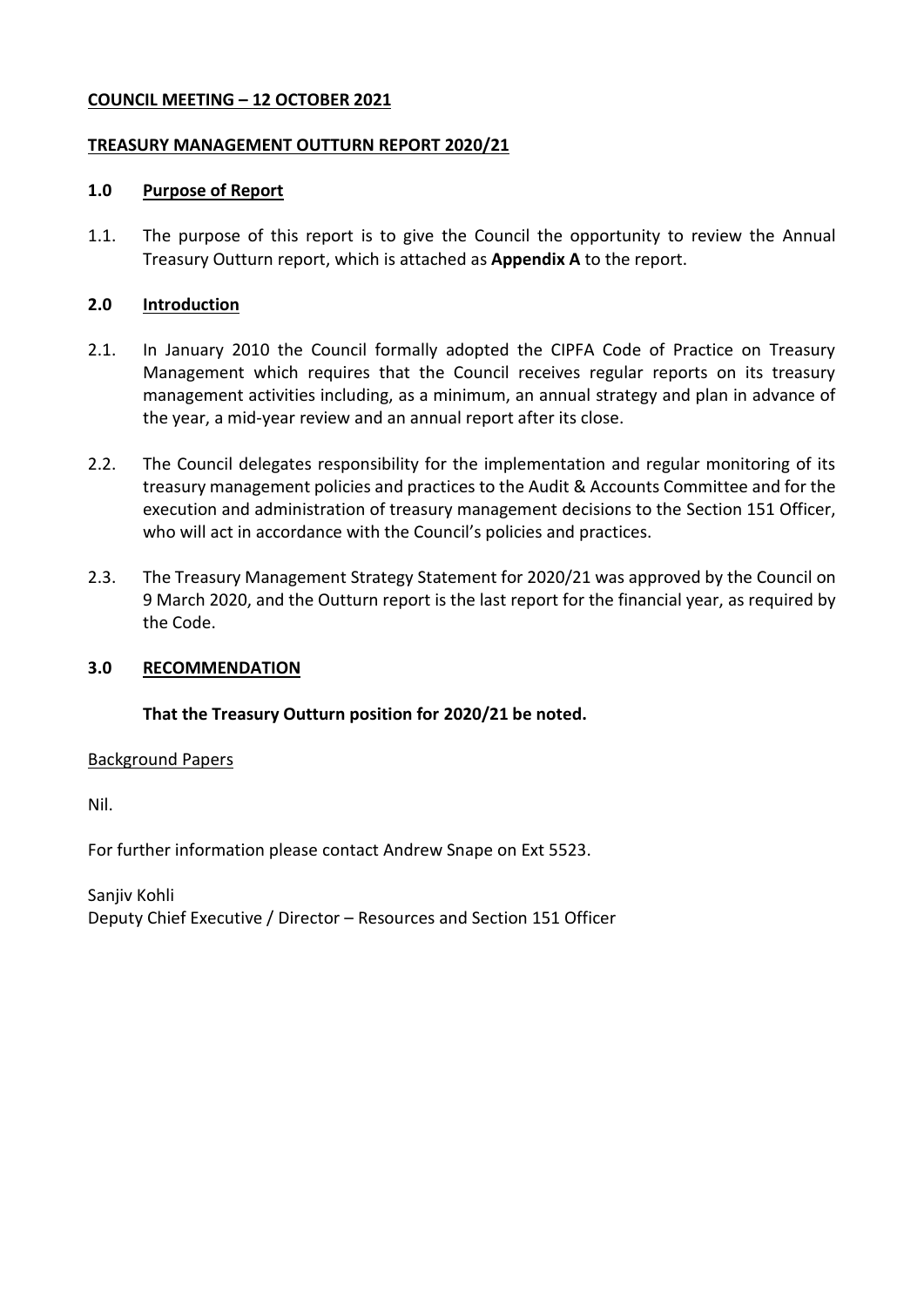### **ANNUAL TREASURY REPORT 2020/21**

### **1. Background**

- 1.1 This Council is required by regulations issued under the Local Government Act 2003 to produce an annual treasury management review of activities and the actual prudential and treasury indicators for 2020/21. This report meets the requirements of both the CIPFA Code of Practice on Treasury Management, (the Code), and the CIPFA Prudential Code for Capital Finance in Local Authorities, (the Prudential Code).
- 1.2 Treasury management is defined as: 'The management of the local authority's investments and cash flows, its banking, money market and capital market transactions; the effective control of the risks associated with those activities; and the pursuit of optimum performance consistent with those risks.'
- 1.3 Overall responsibility for treasury management remains with the Council. No treasury management activity is without risk; the effective identification and management of risk are integral to the Council's treasury management strategy.

# 2 **Economic Background**

- 2.1 **UK. Coronavirus.** The financial year 2020/21 will go down in history as being the year of the pandemic. The first national lockdown in late March 2020 did huge damage to an economy that was unprepared for such an eventuality. This caused an economic downturn that exceeded the one caused by the financial crisis of 2008/09. A short second lockdown in November did relatively little damage but by the time of the third lockdown in January 2021, businesses and individuals had become more resilient in adapting to working in new ways during a three month lockdown so much less damage than was caused than in the first one. The advent of vaccines starting in November 2020, were a game changer. The way in which the UK and US have led the world in implementing a fast programme of vaccination which promises to lead to a return to something approaching normal life during the second half of 2021, has been instrumental in speeding economic recovery and the reopening of the economy. In addition, the household saving rate has been exceptionally high since the first lockdown in March 2020 and so there is plenty of pent-up demand and purchasing power stored up for services in the still-depressed sectors like restaurants, travel and hotels as soon as they reopen. It is therefore expected that the UK economy could recover its pre-pandemic level of economic activity during quarter 1 of 2022.
- 2.2 Both the Government and the Bank of England took rapid action in March 2020 at the height of the crisis to provide support to financial markets to ensure their proper functioning, and to support the economy and to protect jobs.
- 2.3 The **Monetary Policy Committee** cut Bank Rate from 0.75% to 0.25% and then to 0.10% in March 2020 and embarked on a £200bn programme of quantitative easing QE (purchase of gilts so as to reduce borrowing costs throughout the economy by lowering gilt yields). The MPC increased then QE by £100bn in June and by £150bn in November to a total of £895bn. While Bank Rate remained unchanged for the rest of the year, financial markets were concerned that the MPC could cut Bank Rate to a negative rate; this was firmly discounted at the February 2021 MPC meeting when it was established that commercial banks would be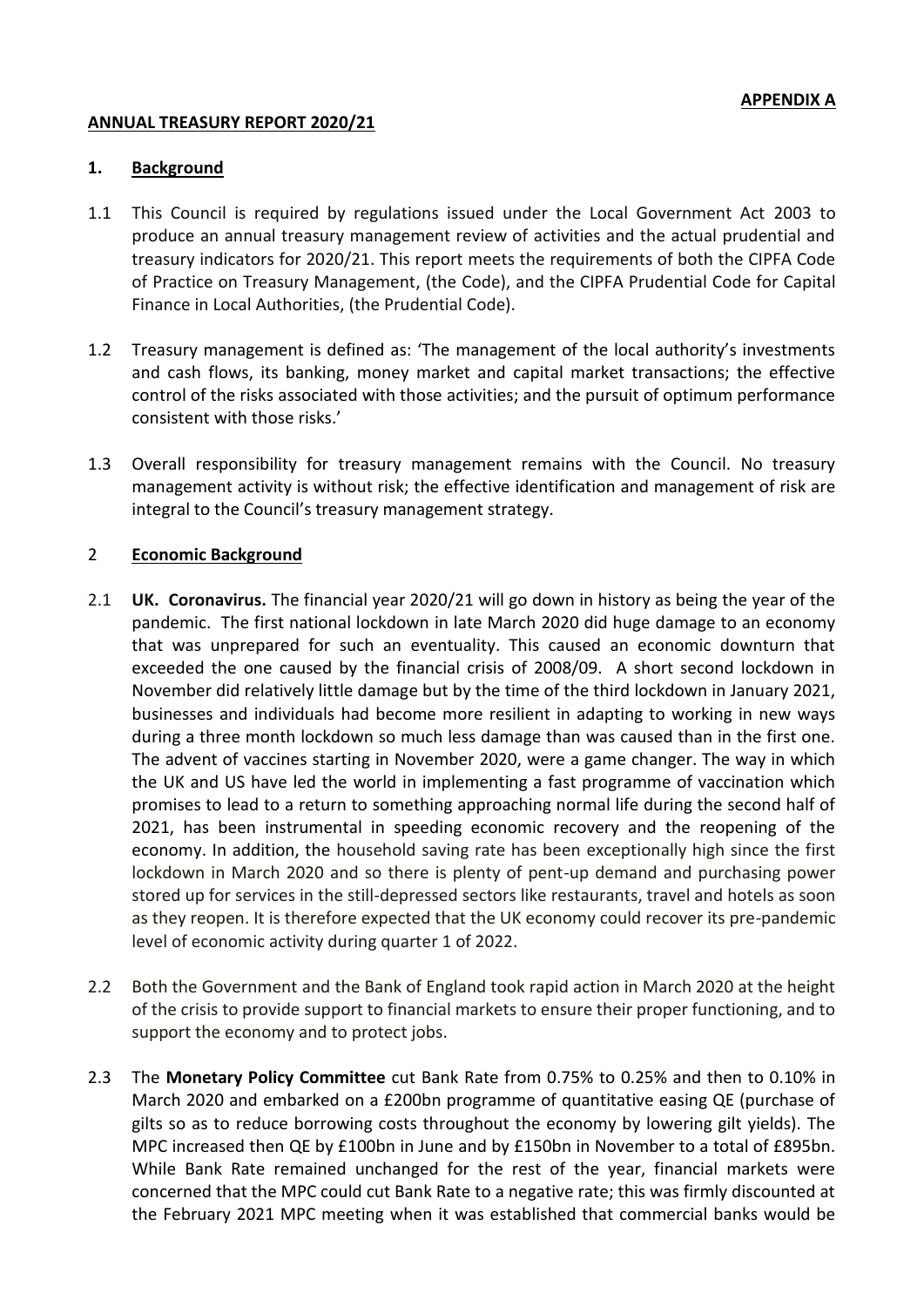unable to implement negative rates for at least six months – by which time the economy was expected to be making a strong recovery and negative rates would no longer be needed.

- 2.4 **Average inflation targeting.** This was the major change adopted by the Bank of England in terms of implementing its inflation target of 2%. The key addition to the Bank's forward guidance in August was a new phrase in the policy statement, namely that "it does not intend to tighten monetary policy until there is clear evidence that significant progress is being made in eliminating spare capacity and *achieving the 2% target sustainably*". That seems designed to say, in effect, that even if inflation rises to 2% in a couple of years' time, do not expect any action from the MPC to raise Bank Rate – until they can clearly see that level of inflation is going to be persistently above target if it takes no action to raise Bank Rate. This sets a high bar for raising Bank Rate and no increase is expected by March 2024, and possibly for as long as five years. Inflation has been well under 2% during 2020/21; it is expected to briefly peak at just over 2% towards the end of 2021, but this is a temporary short lived factor and so not a concern to the MPC.
- 2.5 **Government support.** The Chancellor has implemented repeated rounds of support to businesses by way of cheap loans and other measures, and has protected jobs by paying for workers to be placed on furlough. This support has come at a huge cost in terms of the Government's budget deficit ballooning in 20/21 and 21/22 so that the Debt to GDP ratio reaches around 100%. The Budget on 3rd March 2021 increased fiscal support to the economy and employment during 2021 and 2022 followed by substantial tax rises in the following three years to help to pay the cost for the pandemic. This will help further to strengthen the economic recovery from the pandemic and to return the government's finances to a balanced budget on a current expenditure and income basis in 2025/26. This will stop the Debt to GDP ratio rising further from 100%. An area of concern, though, is that the government's debt is now twice as sensitive to interest rate rises as before the pandemic due to QE operations substituting fixed long-term debt for floating rate debt; there is, therefore, much incentive for the Government to promote Bank Rate staying low e.g. by using fiscal policy in conjunction with the monetary policy action by the Bank of England to keep inflation from rising too high, and / or by amending the Bank's policy mandate to allow for a higher target for inflation.
- 2.6 **BREXIT.** The final agreement on 24<sup>th</sup> December 2020 eliminated a significant downside risk for the UK economy. The initial agreement only covered trade so there is further work to be done on the services sector where temporary equivalence has been granted in both directions between the UK and EU; that now needs to be formalised on a permanent basis. There was much disruption to trade in January as form filling has proved to be a formidable barrier to trade. This appears to have eased somewhat since then but is an area that needs further work to ease difficulties, which are still acute in some areas.
- 2.7 **World growth.** World growth was in recession in 2020. Inflation is unlikely to be a problem in most countries for some years due to the creation of excess production capacity and depressed demand caused by the coronavirus crisis.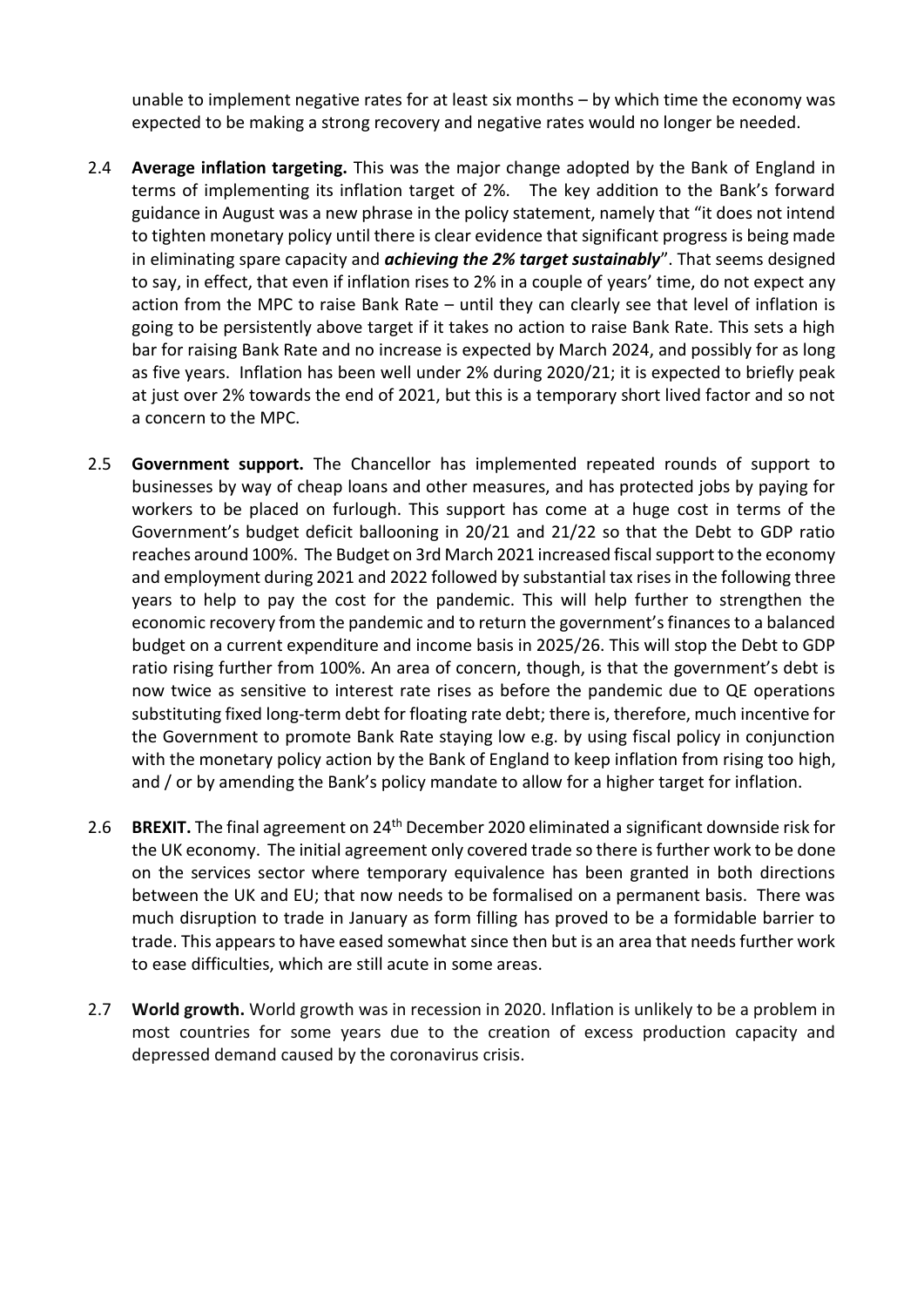### **Local Context**

- 3.1 During 2020/21, the Council maintained an under-borrowed position. This meant that the capital borrowing need, (the Capital Financing Requirement), was not fully funded with loan debt, as cash supporting the Council's reserves, balances and cash flow was used as an interim measure. This strategy was prudent as investment returns were low and minimising counterparty risk on placing investments also needed to be considered.
- 3.2 A cost of carry remained during the year on any new long-term borrowing that was not immediately used to finance capital expenditure, as it would have caused a temporary increase in cash balances; this would have incurred a revenue cost – the difference between (higher) borrowing costs and (lower) investment returns.
- 3.3 The policy of avoiding new borrowing by running down spare cash balances, has served well over the last few years. However, this was kept under review to avoid incurring higher borrowing costs in the future when this authority may not be able to avoid new borrowing to finance capital expenditure and/or the refinancing of maturing debt.
- 3.4 The Council's Capital Financing Requirement (CFR) at 31 March 2021 was £138m, while usable reserves and working capital which are the underlying resources available for investment were £62.85m**.**
- 3.5 The Council has an increasing CFR over the next 2 years of £35m, due to the borrowing requirement of £48.3m (GF £24.7m / HRA £23.6m) for financing the capital programme over the forecast period, if reserve levels permit internal borrowing will be considered. The CFR reduces when Minimum Revenue Provision (MRP) are made and the repayment of debt, over the forecast period there are two loans due for repayment with a combined total value of £6.3m.

# **3 Borrowing Strategy**

|                                          | <b>Balance</b><br>1/4/20 | <b>New</b><br><b>Borrowing</b> | <b>Debt</b><br><b>Maturing</b> | <b>Balance</b><br>31/3/21 |
|------------------------------------------|--------------------------|--------------------------------|--------------------------------|---------------------------|
|                                          | £m                       | £m                             | £m                             | £m                        |
| <b>CFR</b>                               | 132.900                  |                                |                                | 138.162                   |
| <b>Short Term Borrowing</b>              | 8.597                    | 1.697                          | 2.386                          | 10.211                    |
| Long Term Borrowing                      | 83.830                   | 7.500                          | 4.026                          | 85.000                    |
| <b>Total Borrowing</b>                   | 92.427                   | 9.197                          | 6.412                          | 95.212                    |
| Other Long Term Liabilities              | 0.224                    | 0                              | 0                              | 0.224                     |
| <b>Total External Debt</b>               | 92.651                   | 9.197                          | 6.412                          | 95.436                    |
| Increase/(Decrease) in<br>Borrowing £000 |                          |                                |                                | (2.785)                   |

### 3.1 Borrowing Activity in 2020/21

3.2 The Council's chief objective when borrowing has been to strike an appropriately low risk balance between securing low interest costs and achieving cost certainty over the period for which funds are required, with flexibility to renegotiate loans should the Authority's long-term plans change being a secondary objective.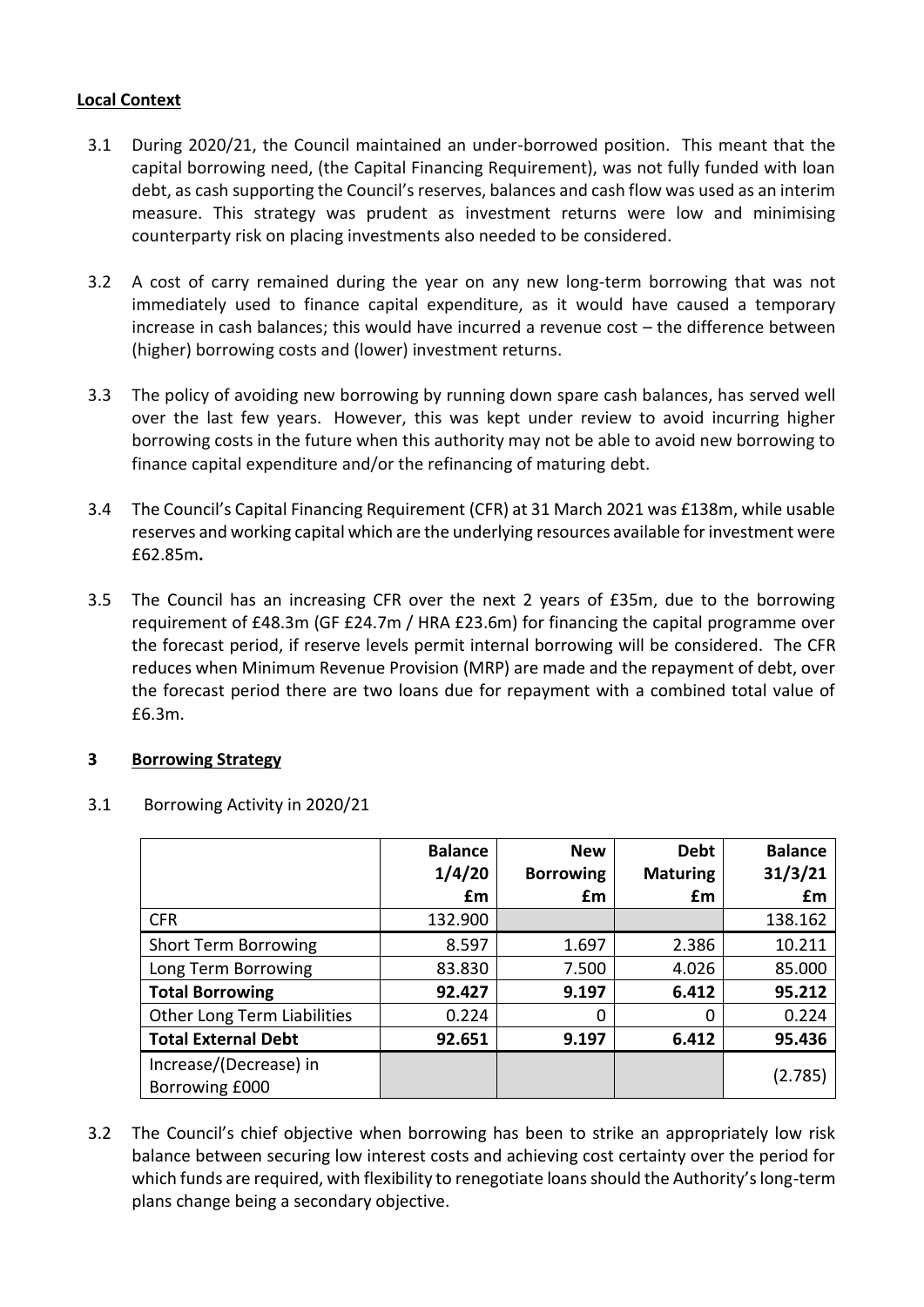3.3 The Council has an increasing CFR due to the capital programme and an estimated borrowing requirement as determined by the Liability Benchmark, which also takes into account usable reserves and working capital. Having considered the appropriate duration and structure of the Council's borrowing need based on realistic projections, it was decided to take a combination of medium-term borrowing maturity loan during the year, details of which are below.

| Long-dated Loans borrowed | Amount<br>£m | Rate<br>% | Term               |  |
|---------------------------|--------------|-----------|--------------------|--|
| PWLB                      | 3.000        | 1.46      | 17 Years 11 Months |  |
| PWLB                      | 4.500        | 1.55      | 24 Years 11 Months |  |

- 3.4 **LOBOs**: The Council holds £3.5m of LOBO (Lender's Option Borrower's Option) loans where the lender has the option to propose an increase in the interest rate at set dates, following which the Council has the option to either accept the new rate or to repay the loan at no additional cost. All of the £3.5m of LOBOS had options during the year, none of which were exercised by the lender.
- 3.5 **Debt Rescheduling**: The premium charge for early repayment of PWLB debt remained relatively expensive for the loans in the Council's portfolio and therefore unattractive for debt rescheduling activity. No rescheduling activity was undertaken as a consequence.

### 4 **Investment Activity**

4.1 The Council's investment policy is governed by MHCLG investment guidance, which has been implemented in the annual investment strategy approved by the Council on 9 March 2020. The policy sets out the approach for choosing investment counterparties, and is based on credit ratings provided by the three main credit rating agencies, supplemented by additional market data, (such as rating outlooks, credit default swaps, bank share prices etc.). During 2020/21 the Council's investment balances have ranged between £45.9 and £75.1 million.

|                               | <b>Balance</b><br>1/4/20 | <b>New</b><br><b>Investments</b> | <b>Investments</b><br>Redeemed | <b>Balance</b><br>31/3/21 |
|-------------------------------|--------------------------|----------------------------------|--------------------------------|---------------------------|
|                               | £m                       | £m                               | £m                             | £m                        |
| <b>Short Term Investments</b> | 30.459                   | 204.943                          | 196.132                        | 39.770                    |
| Long Term Investments         | 7.500                    | 0                                |                                | 7.500                     |
| <b>Total Investments</b>      | 38.459                   | 204.943                          | 196.132                        | 47.270                    |
| Increase/(Decrease) in        |                          |                                  |                                | (8.811)                   |
| Investments £000              |                          |                                  |                                |                           |

- 4.2 Security of capital remained the Council's main objective. This was maintained by following the Council's counterparty policy as set out in its Treasury Management Strategy Statement for 2020/21.
- 4.3 Counterparty credit quality is assessed and monitored by Link, the Council's treasury advisors, with reference to credit ratings; credit default swap prices, financial statements, information on potential government support and reports in the quality financial press. Link provide recommendations for suitable counterparties and maximum investment periods.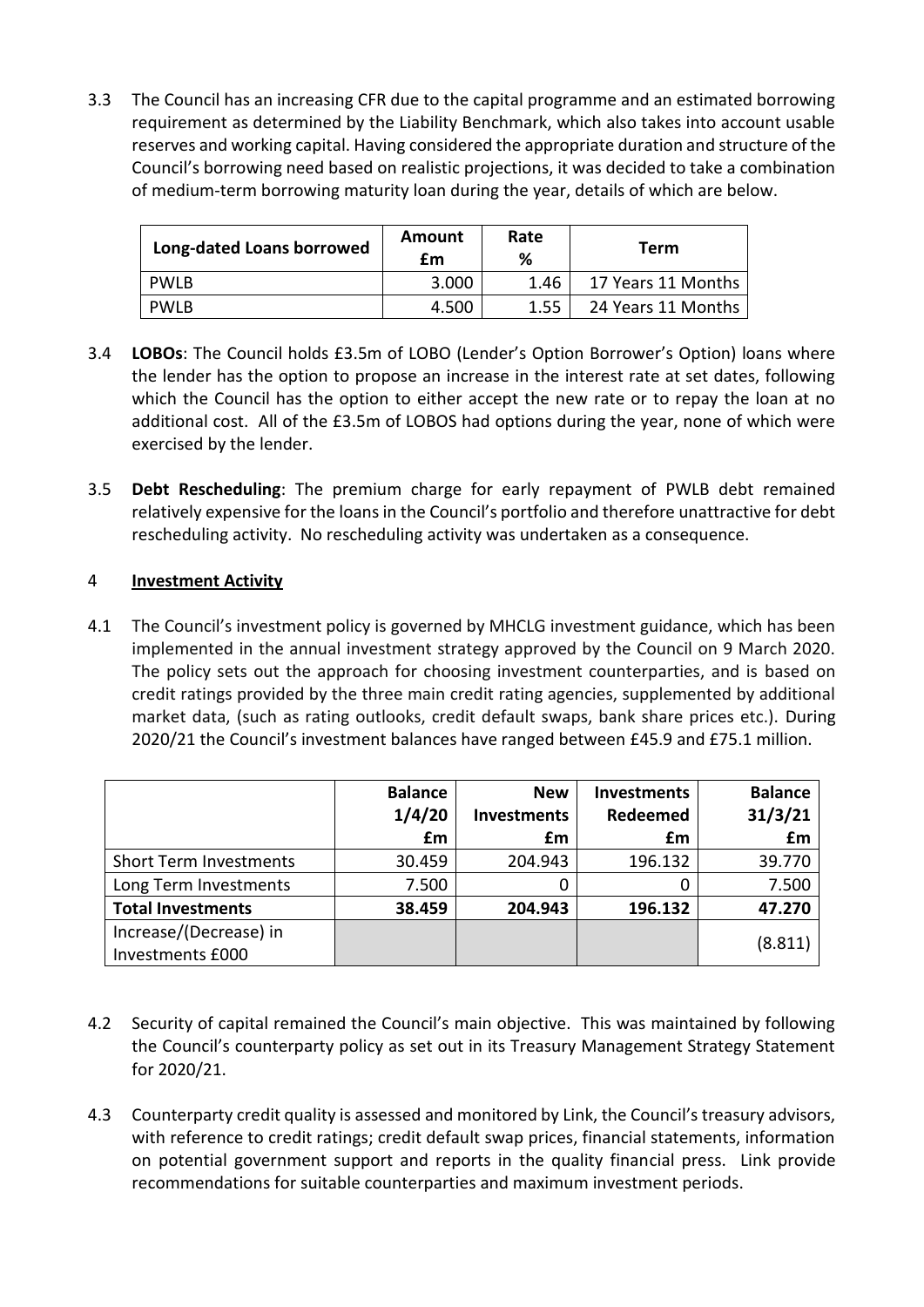## 5 **Compliance with Prudential Indicators**

- 5.1 The Council can confirm that it has complied with its Prudential Indicators for 2020/21, which were set on 9 March 2020 as part of the Council's Treasury Management Strategy Statement.
- 5.2 **Interest Rate Exposure:** These indicators allow the Council to manage the extent to which it is exposed to changes in interest rates for both borrowing and investments. The upper limit for variable rate exposure allows for the use of variable rate debt to offset exposure to changes in short-term rates on our portfolio of investments.

|                       | <b>Approved Limit</b><br>for 2020/21 | <b>Maximum during</b><br>2020/21 |
|-----------------------|--------------------------------------|----------------------------------|
|                       | %                                    | £m                               |
| <b>Fixed Rate</b>     |                                      |                                  |
| <b>Borrowing</b>      | 100%                                 | 99.6%                            |
| Investments           | 75%                                  | 35.96%                           |
| Compliance with Limit |                                      | Yes                              |
| <b>Variable Rate</b>  |                                      |                                  |
| <b>Borrowing</b>      | 20%                                  | 0.40%                            |
| Investments           | 100%                                 | 64.04%                           |
| Compliance with Limit |                                      | Yes                              |

5.3 **Maturity Structure of Fixed Rate Borrowing.** This indicator is to limit large concentrations of fixed rate debt and control the Council's exposure to refinancing risk.

|                      | <b>Upper Limit</b> | <b>Fixed Rate</b><br><b>Borrowing</b><br>31/03/21 | <b>Fixed Rate</b><br><b>Borrowing</b><br>31/3/21 |             |
|----------------------|--------------------|---------------------------------------------------|--------------------------------------------------|-------------|
|                      | %                  | £m                                                | %                                                | Compliance? |
| Under 12 months      | 15%                | 9.800                                             | 10%                                              | Yes         |
| 12 months to 2 years | 15%                | 6.500                                             | 7%                                               | Yes         |
| 2 years to 5 years   | 30%                | 13.500                                            | 14%                                              | Yes         |
| 5 years to 10 years  | 100%               | 19.177                                            | 20%                                              | Yes         |
| 10 years and above   | 100%               | 45.853                                            | 48%                                              | Yes         |

- 5.4 **Principal Sums Invested for over 364 Days.** All investments were made on a short-term basis and there were no investments for more than 364 days.
- 5.5 **Authorised Limit and Operational Boundary for External Debt.** The Local Government Act 2003 requires the Council to set an Affordable Borrowing Limit, irrespective of their indebted status. This is a statutory limit which should not be breached. The Operational Boundary is based on the same estimates as the Authorised Limit but reflects the most likely, prudent but not worst case scenario without the additional headroom included within the Authorised Limit. The s151 Officer confirms that there were no breaches to the Authorised Limit and the Operational Boundary during 2020/21; borrowing at its peak was £98.8m.